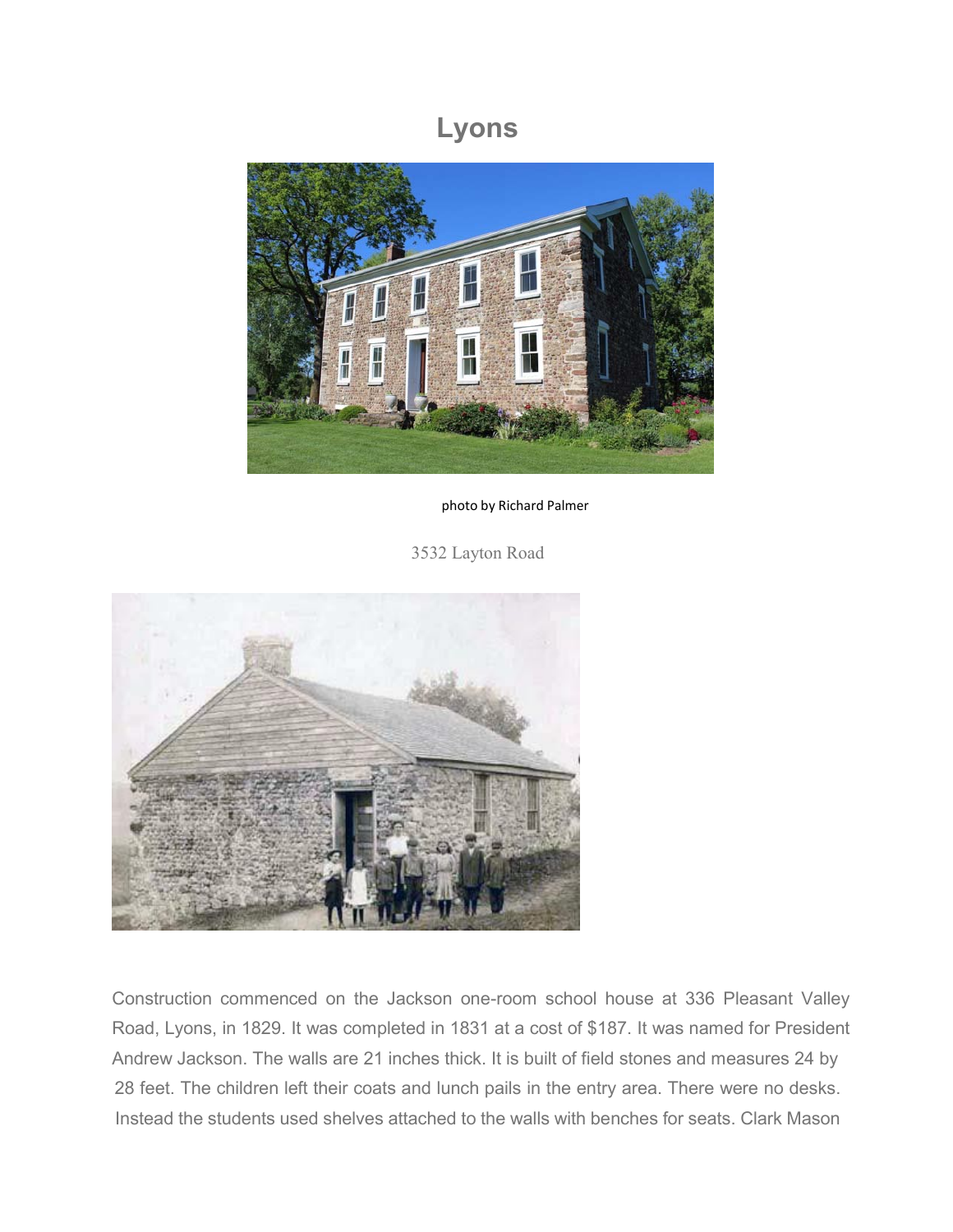was the first teacher. It was used until 1947 and then became a private residence. It is currently (2017) the home local historian Mark DeCracker and his wife. Photo courtesy of Mark DeCracker.



Same structure as it appears today. Photo by Mark DeCracker

Rochester Democrat & Chronicle

Thursday, August 20, 1927

**Centennial of Jackson School To be Marked by Reunion Today**

**Little Cobblestone Building in Towns of Lyons and Arcadia Still in Use, with but Few Repairs to Exterior and Modernization of Interior**

Among the early settlers in the community was Dr. Cyrus Jackson, who located about five miles southwest of this village in 1800. He was married and lived in a log cabin until 1821,

Lyons, Aug. 19. - The centennial of the erection of the cobblestone school house in District 6, known as the Jackson school, will be marked by a reunion tomorrow.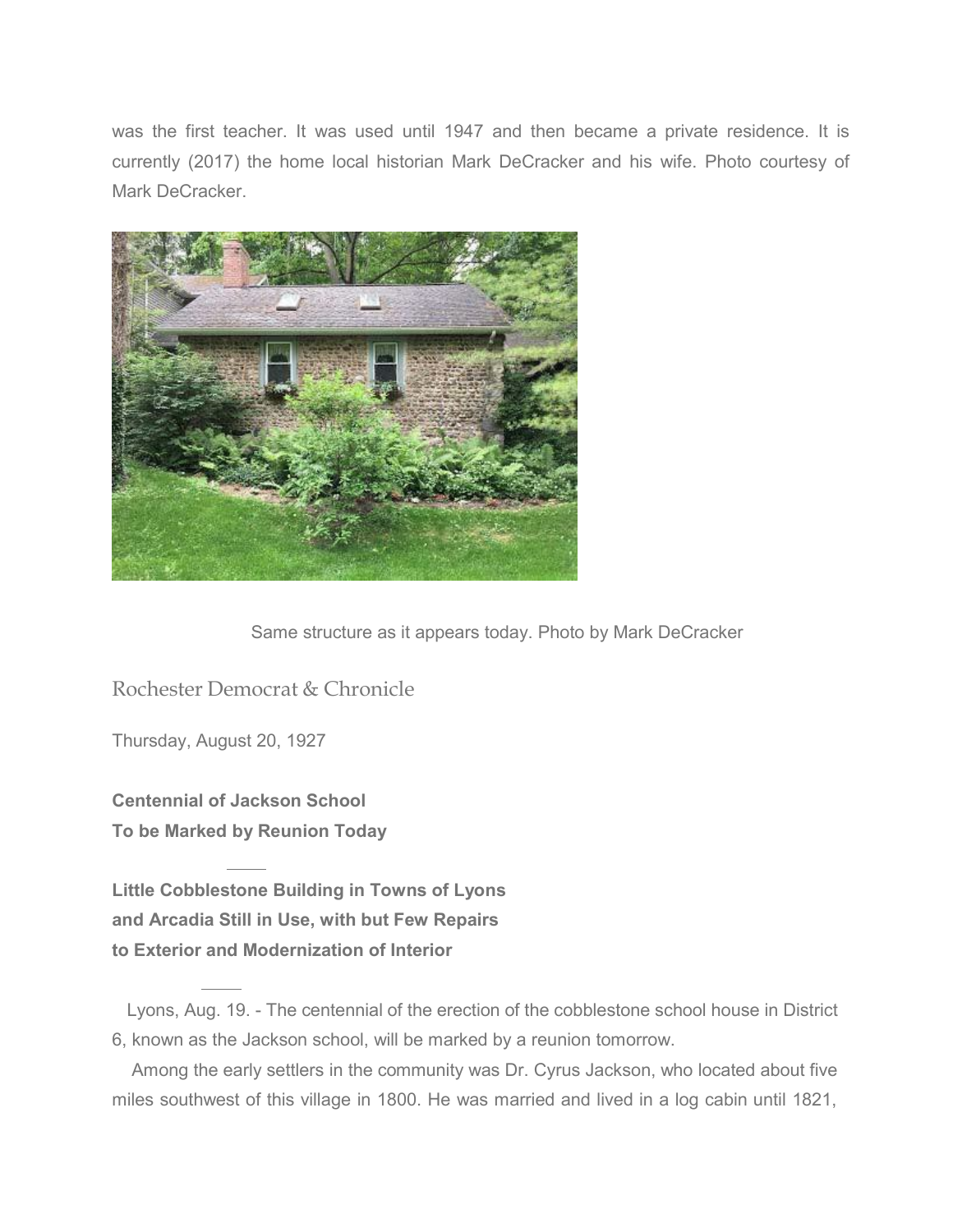when he constructed a more pretentious house near the site of his former home. This house, built in 1821, and now owned by Paul Seiling, stood with practically no reconstruction until two years ago when the siding began to give way on account of age and the outside was shingled.

In 1831 children in the neighborhood of the Jackson settlement began to reach school age and the problem of constructing a school house was brought to the consideration of the settlers. In March, 1831, Hugh Jameson of Lyons, then commissioner of common schools, called a meeting of the residents of the neighborhood at the home of Dr. Jackson. At that meeting a school organization was effected by electing Christopher Myers, Peter Ackerson and Reuben Penoyer as trustees, Dr. Jackson, clerk and Peter Lott, collector of taxes.

At this meeting it was decided to erect a school house. The plans provided it should be of cobblestone laid in lime and the building was 24 feet by 26 feet. The district was known as District 6 of Lyons and Arcadia, as the property is located partly in the two towns. The total cost of masonry and carpentry was \$137. The school opened that summer with Clark Mason of Lyons as teacher. The tuition charged was that each family should furnish one-half a cord of wood split and ready to burn for each child sent to the school. The wood was used for heating the school house. As Dr. Jackson had ten children, it will be seen that he had to skirmish around and have five cords of wood ready.

Miss Carrie E. Jackson and Aaron Jackson, grandchildren of Dr. Jackson, still reside on the farm adjoining the school house which has always been known as the "Jackson School House," being named at its erection in honor of Andrew Jackson, then President of the United states, between whom and Aaron and Miss Carrie Jackson there is a well defined line of family relationship.

Today, 100 years after its erection, this little school house is still performing the duties for which it was built. The stone walls, two feet in thickness, in places show a slight separation, but aside from this and new siding from the roof to the stone wall, all remains as when first erected, even to the beams laid upon the stone walls.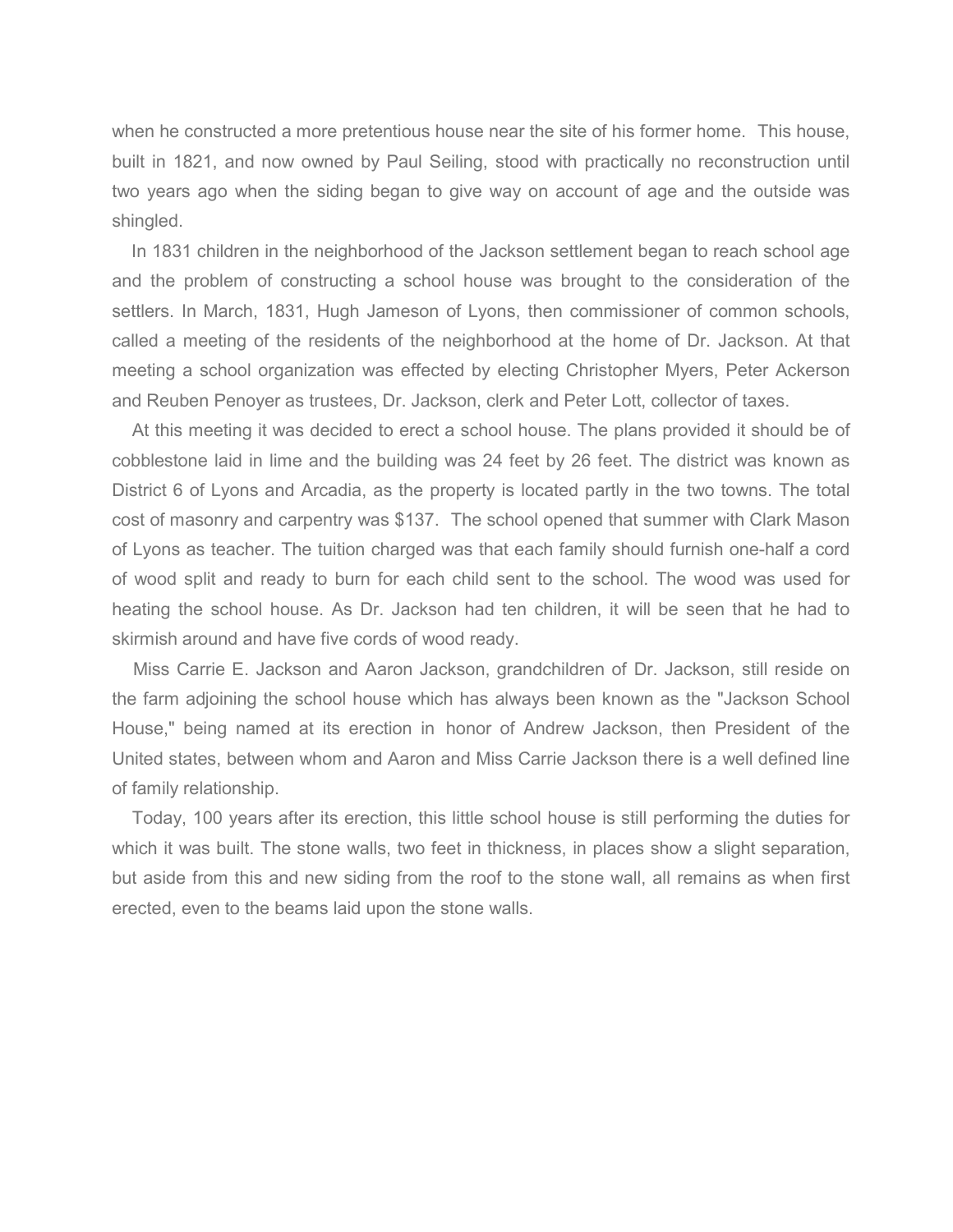

photo by Richard Palmer

Teachout House, Old Route 31, [old portion of Montezuma Turnpike (abandoned). Teachout family lived here, 1847 - 1943.



photo by Richard Palmer

View of west wall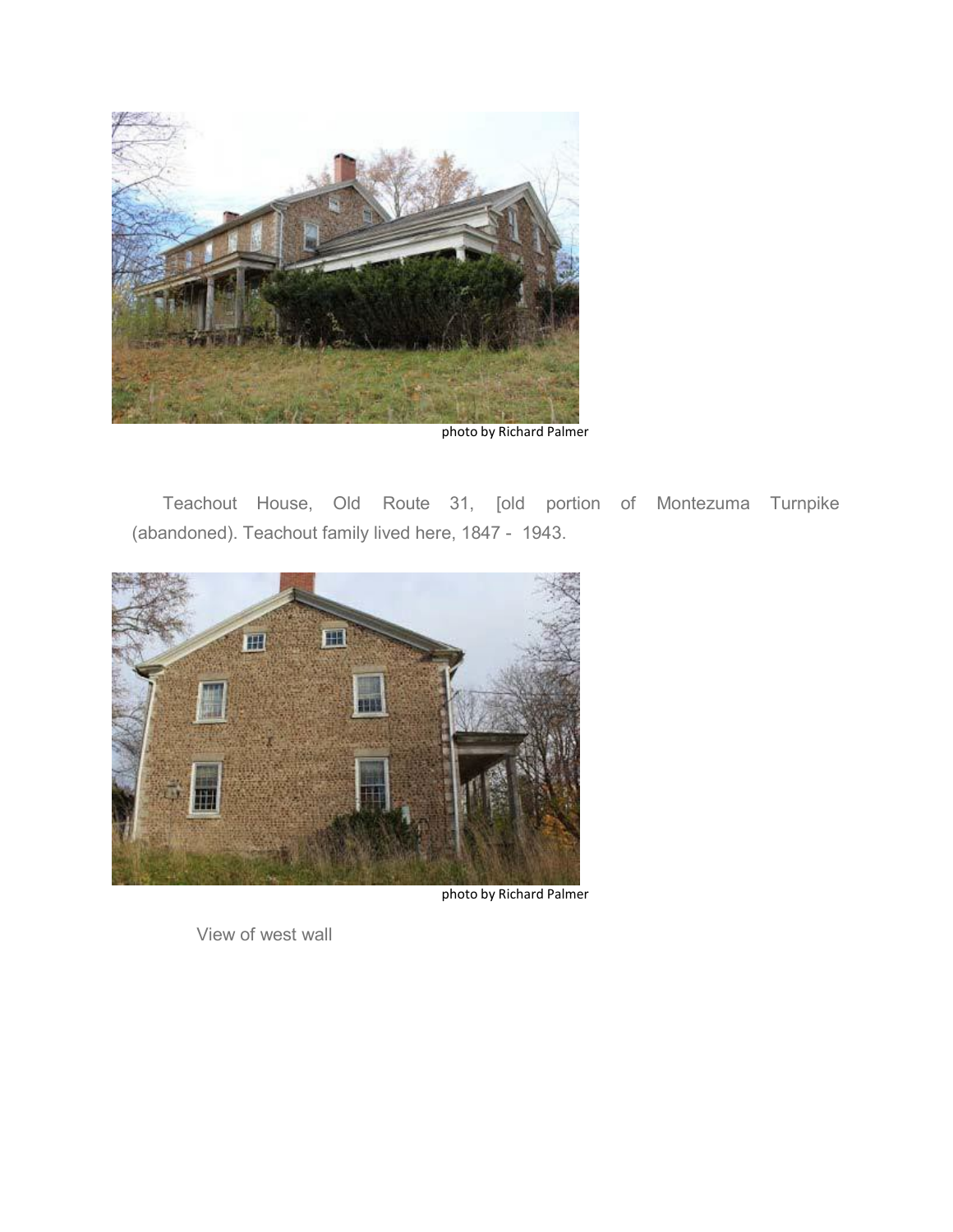

photo by Richard Palmer

*Kitchen at left added. A story is told of a young girl, Minerva Croul,who observed construction of the house and dreamed of one day living there. She eventually married Henry Teachout, who had atannery in Lyons. He later purchased the house and its 212‐acrefarm. The land was heavily wooded and stony at the time andtook a tremendous effort to develop. Eventually tobacco was one of their major crops. Minerva lived there until she died at 90.*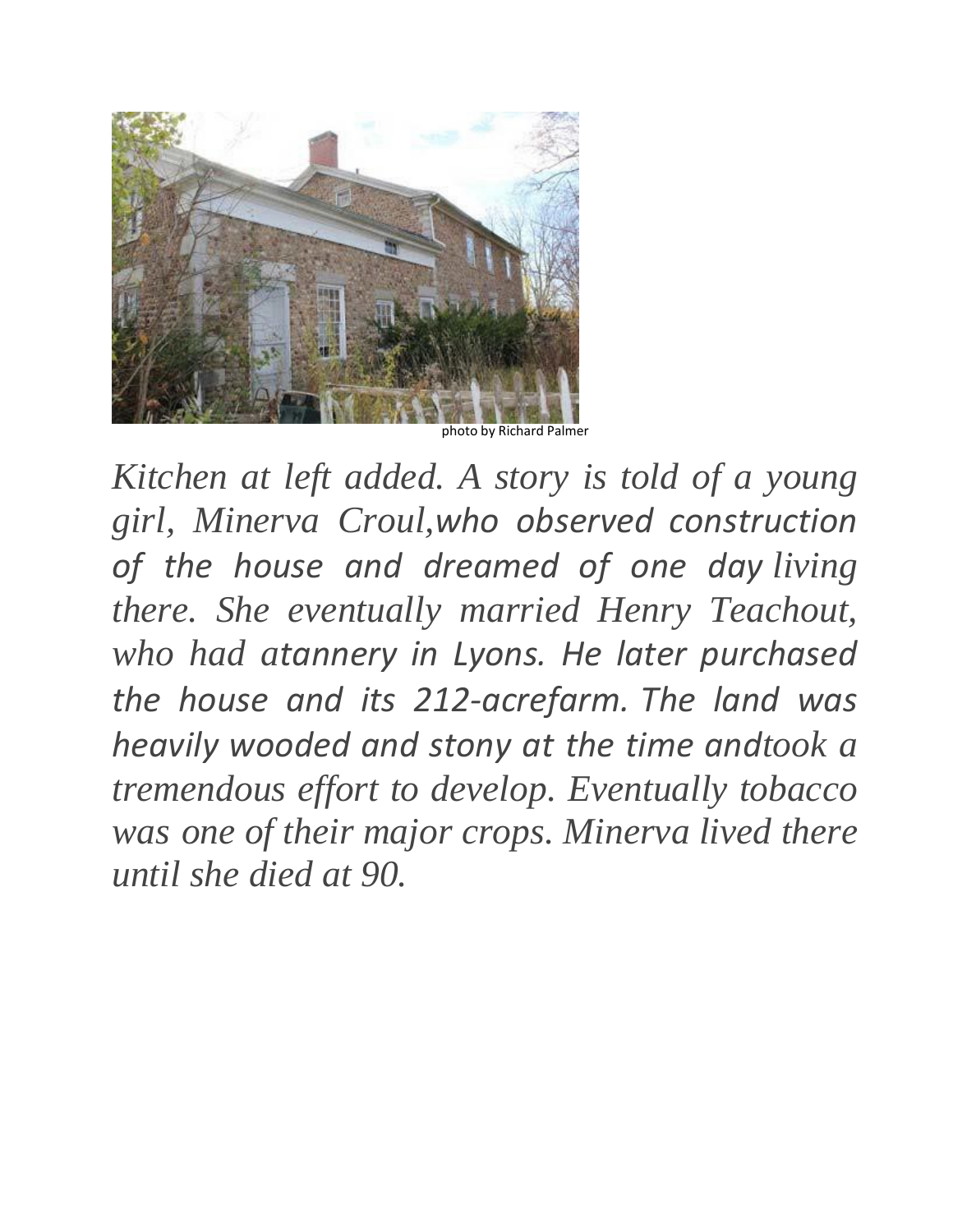

photo by Richard Palmer

8279 Old Route 31, Lyons. Built for Elias Richmond in 1834.

front door.



photo by Richard Palmer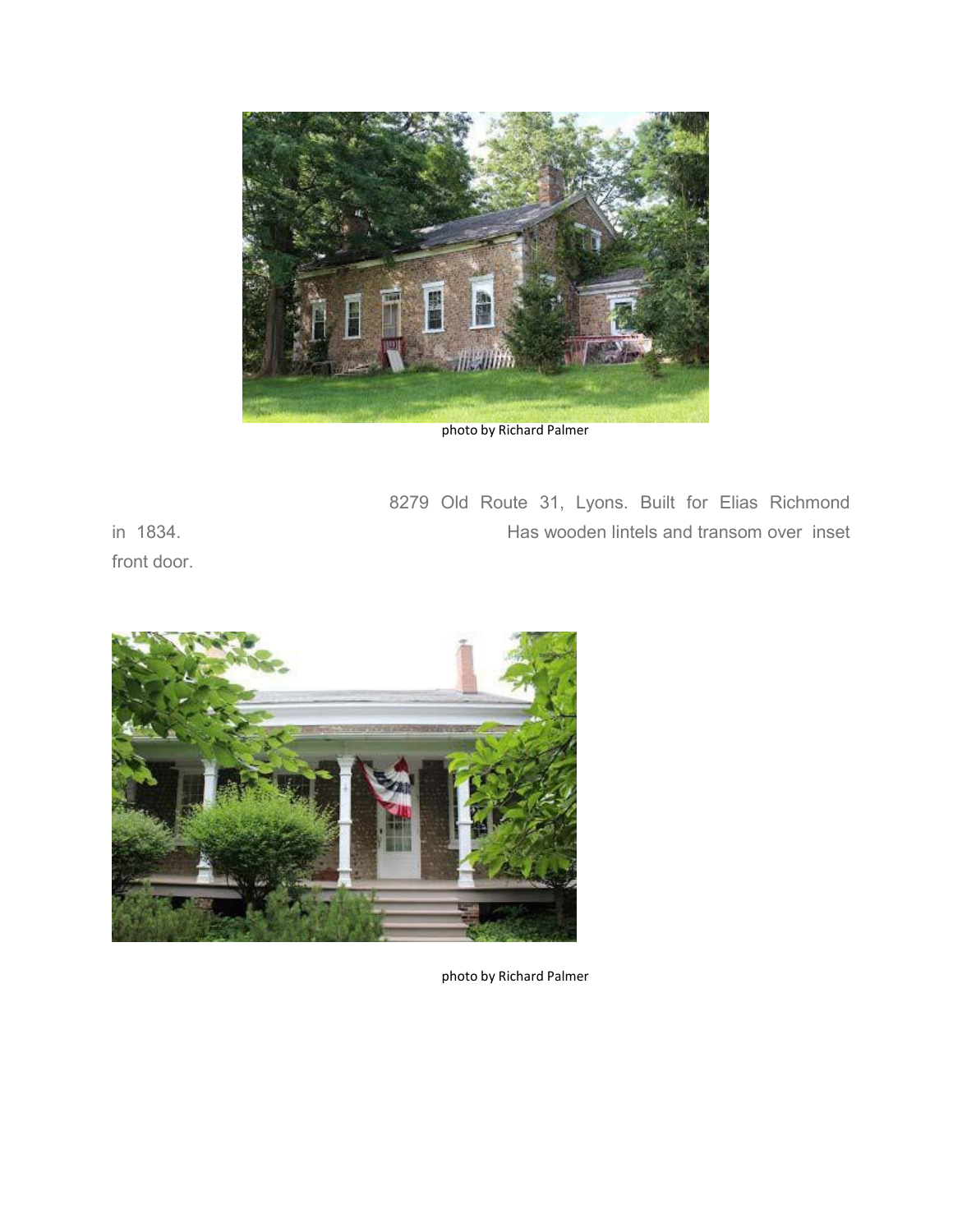

photo by Richard Palmer

1961 Brandt Road



photo by Richard Palmer

937 Route 14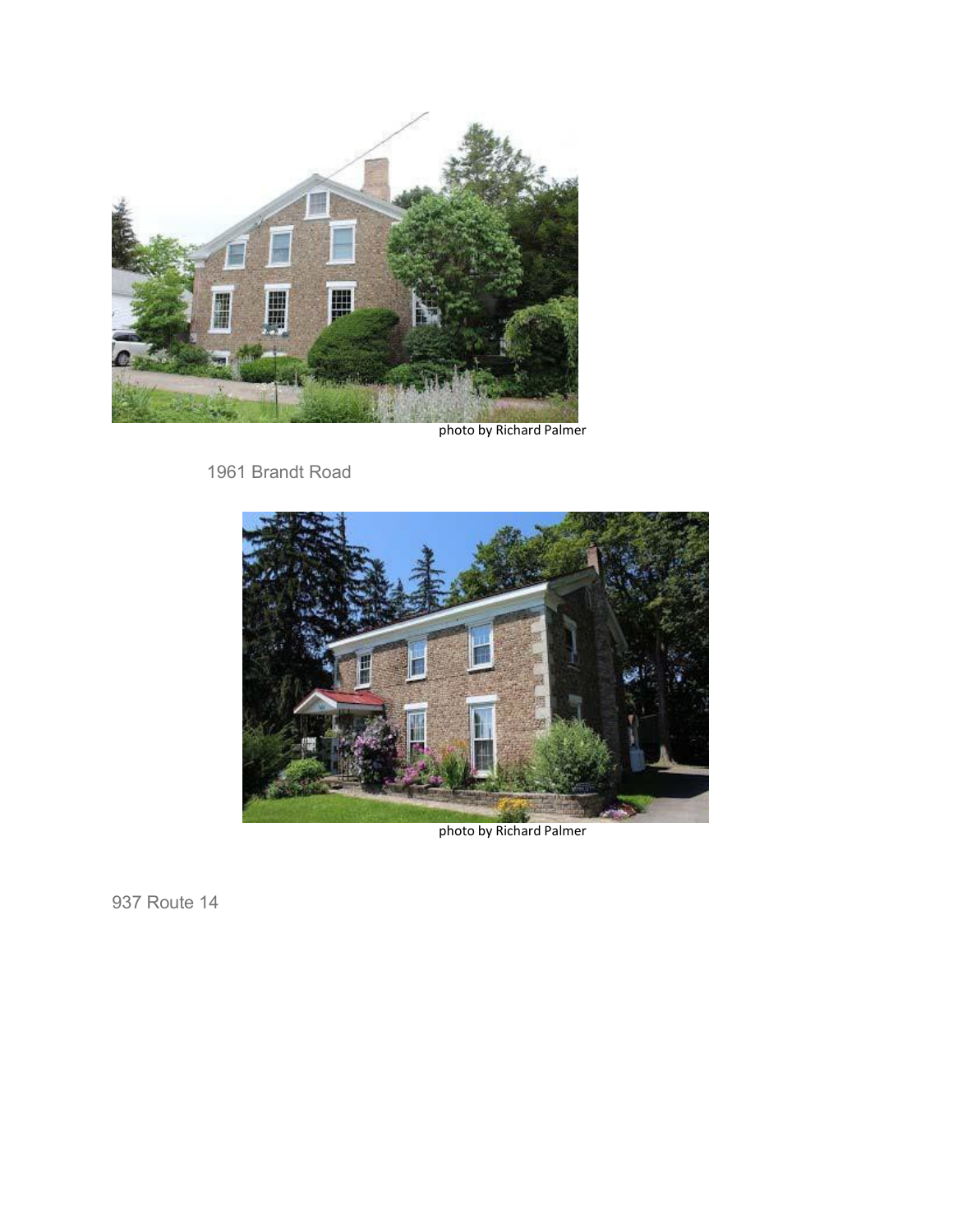

photo by Richard Palmer



photo by Richard Palmer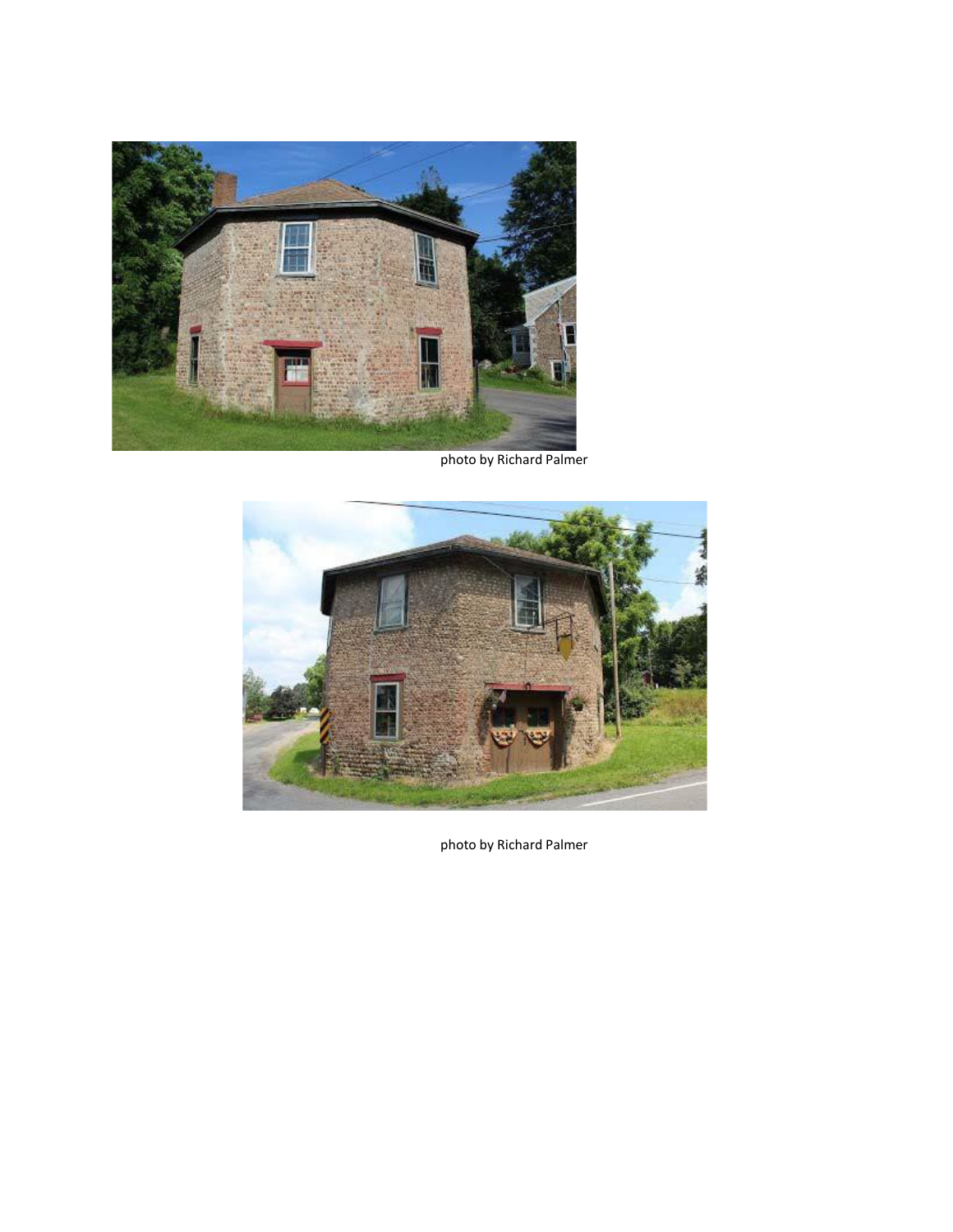

photo by Richard Palmer

## **The Cobblestone Blacksmith Shop in Alloway**

As the early settlers of Lyons began to clear their land, they faced a special problem. The recession of the glacier that covered much of New York State in prehistoric times, left small, round stones, known as cobbles, covering the farmland. These stones had to be removed before the fields could be planted with crops. The cobbles were gathered up and used for building and, as a result, Wayne County is the site of one of the most unusual and beautiful kinds of architecture in this country. Lyons has several beautiful cobblestone homes and buildings, but the most unique is the blacksmith shop in Alloway.

In 1832, Alfred Hale built a small two-story, octagonal, cobblestone blacksmith shop on Alloway Road. Each side of the building is 12 1/2 feet long, has walls three inches thick and is constructed of fieldstone cobble. The building was used for years as a blacksmith shop, and most recently as a machine shop.

There were many advantages of using cobblestones for a shop of this sort. Cobblestones are very strong and make a solid structure. They are fireproof; a very important consideration in the days before fire departments, and the thick walls kept the building warm in the winter and cool in the summer. The stone buildings required little outside maintenance and needed no paint.

Nearly one hundred seventy five years after its construction, the unique building retains its original charm and is often the subject for photographers and artists. The crack near the door was made when a car lost control and crashed into the building and one can still see the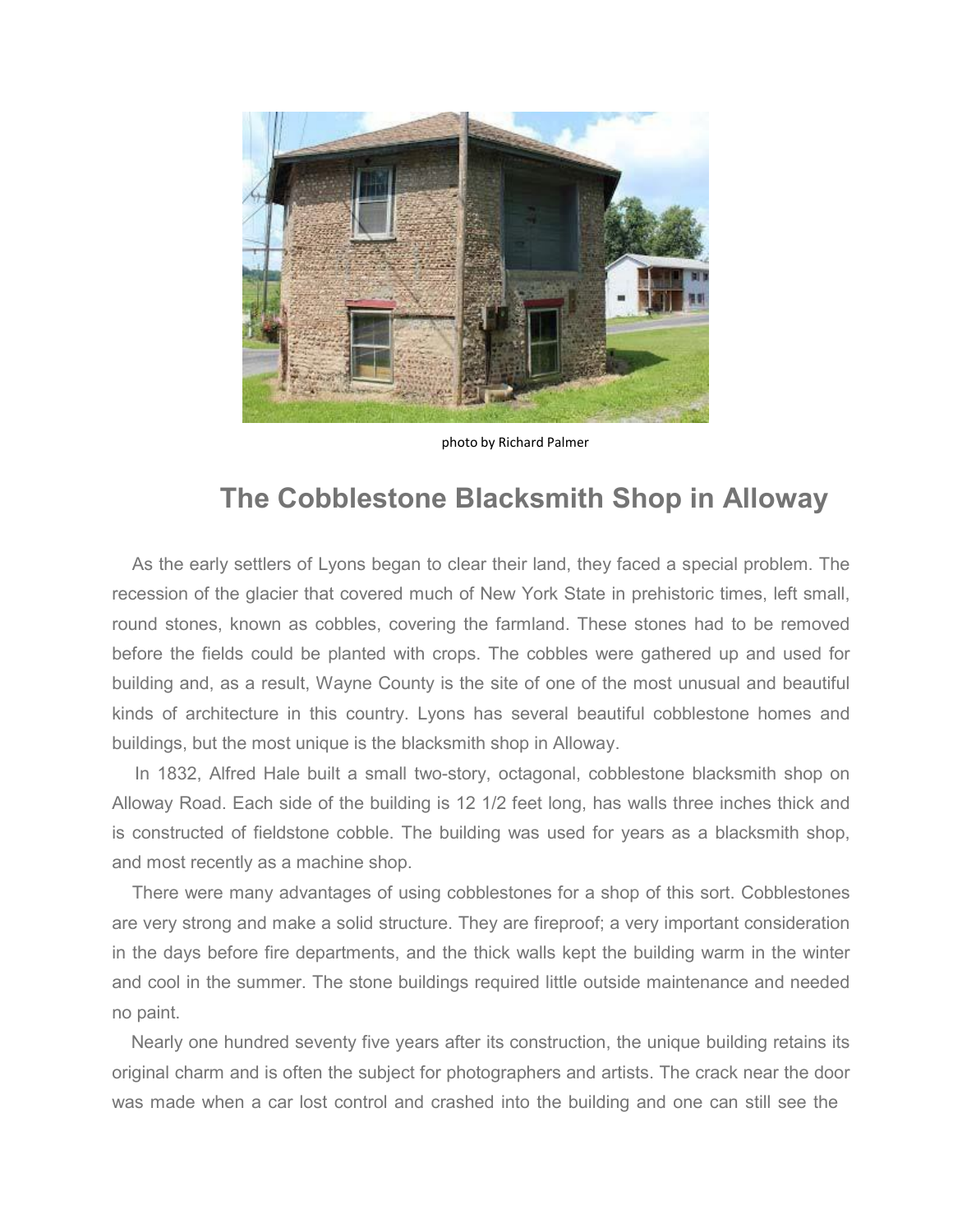remnants of paint left from when the shop owner lost a election wager and the structure was painted red, white and blue.

Cleveland Frind bought the blacksmith shop, and the cobblestone house across the street, in 1918. The blacksmith shop closed in 1936, after the automobile had replaced horses. The building was then used as a machine shop until around 1960. Cleveland's son and daughterin-law, Ralph, and Helen Frind, lived in the cobblestone house across the street from the octagonal structure for many years. Shortly after Ralph passed away in 2008, the house and shop were sold to former Lyons resident Mary LaGasse Tatum.

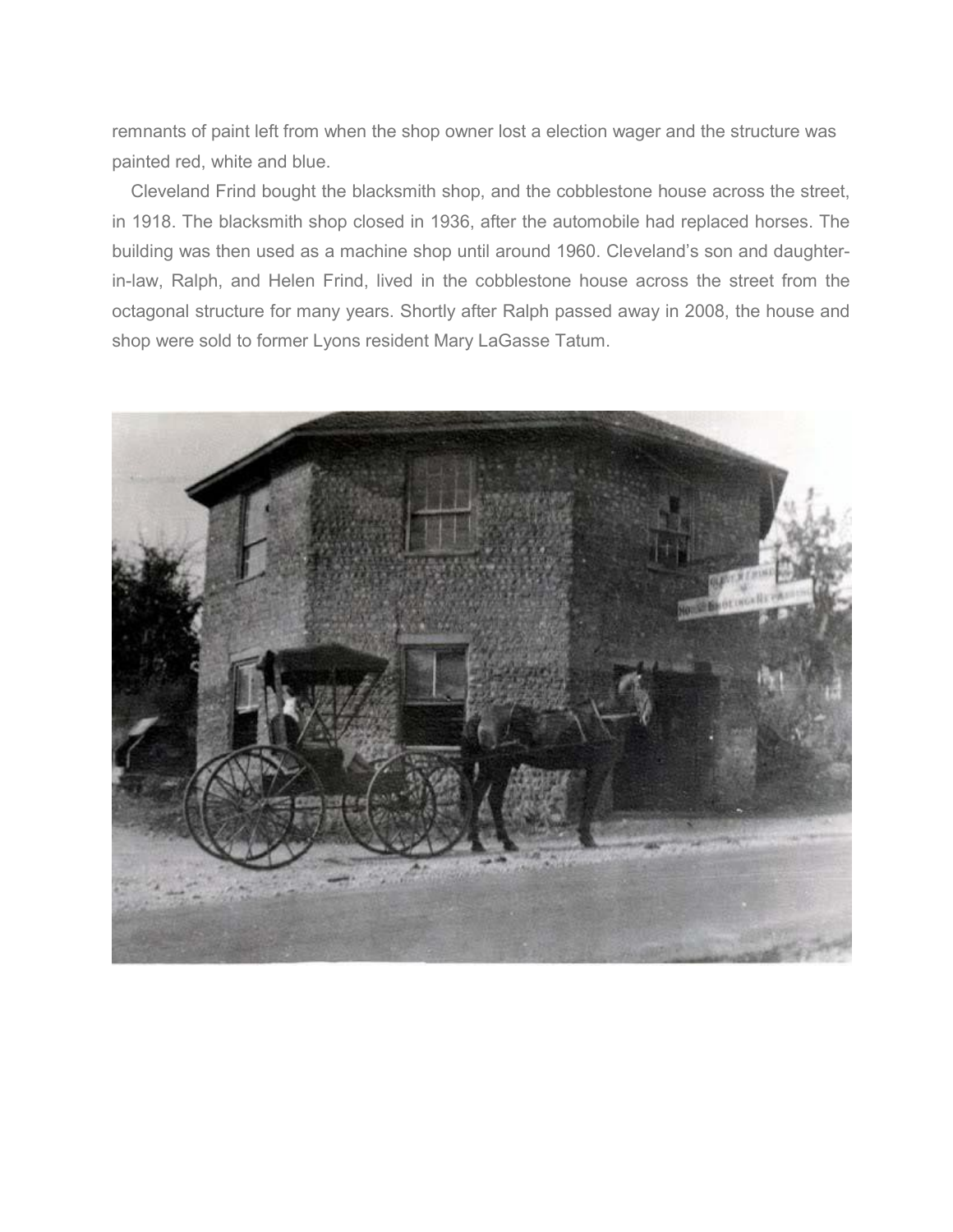

photo by Richard Palmer



Old cobblestone blacksmith shop and house, 827 Alloway Road

photo by Richard Palmer